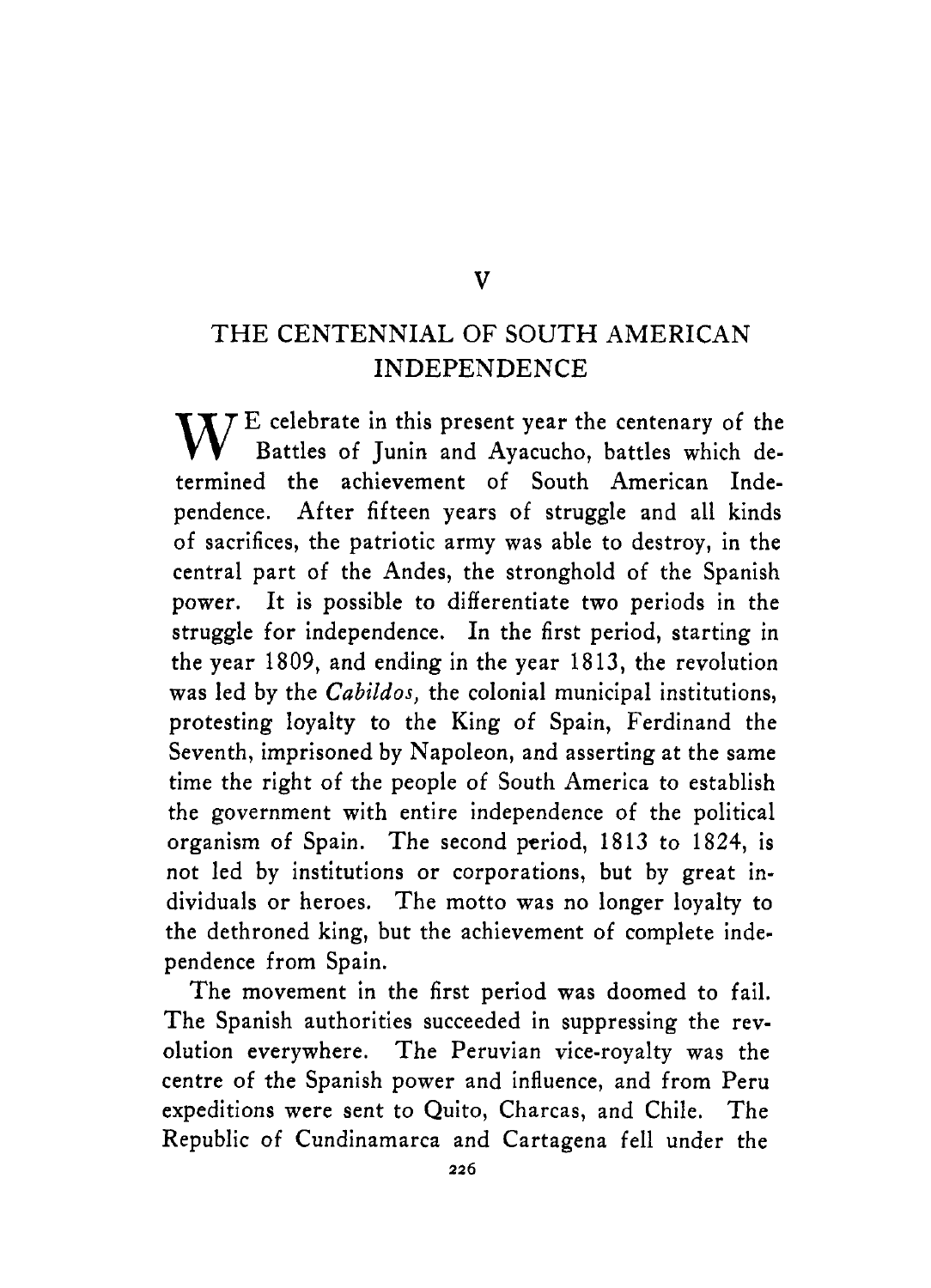sway of Morillo and his powerful army. The Venezuelan movement, which since the year 1811 was proclaiming entire independence, was annihilated by the loyalist reaction, proving once more the inefficiency of the *Cabildos*  and congresses in the leadership of emancipation. The only place in which a patriotic government was able to remain was Buenos Aires.

The provinces of the La Plata River proclaimed their entire independence from Spain in the congress of Tucuman in the year 1816.

The second period, under the influence of great personalities, had the advantage from the beginning of unified action and clear aims. Two currents appear at this time embodied in the representative heroes, Bolivar and San Martin. The first achieved the independence of the northern part of the continent, and established La Gran Colombia, composed of Venezuela, Nueva Granada, and Quito. The second had as a centre Cuyo, and established the independence of Chile and proclaimed the independence of Peru. In the moment in which these two currents met in the central part of South America, emancipation was completed. This meeting took place in the years 1822-24. Soldiers of the southern army contributed to the triumph of Pichincha, and to the independence of Quito. One year later, the principal part of the Colombian Army, led by Bolivar, went to Peru, and destroyed the last remnants of the Spanish-Colonial power in the famous battles that we are commemorating.

The South-American revolution in the second period fought against insuperable obstacles. Nature was then as wild and as hostile as in the epoch of the conquest. It was necessary to cross the Andes once in the southern part and many times in the north, repeating the deeds of Hannibal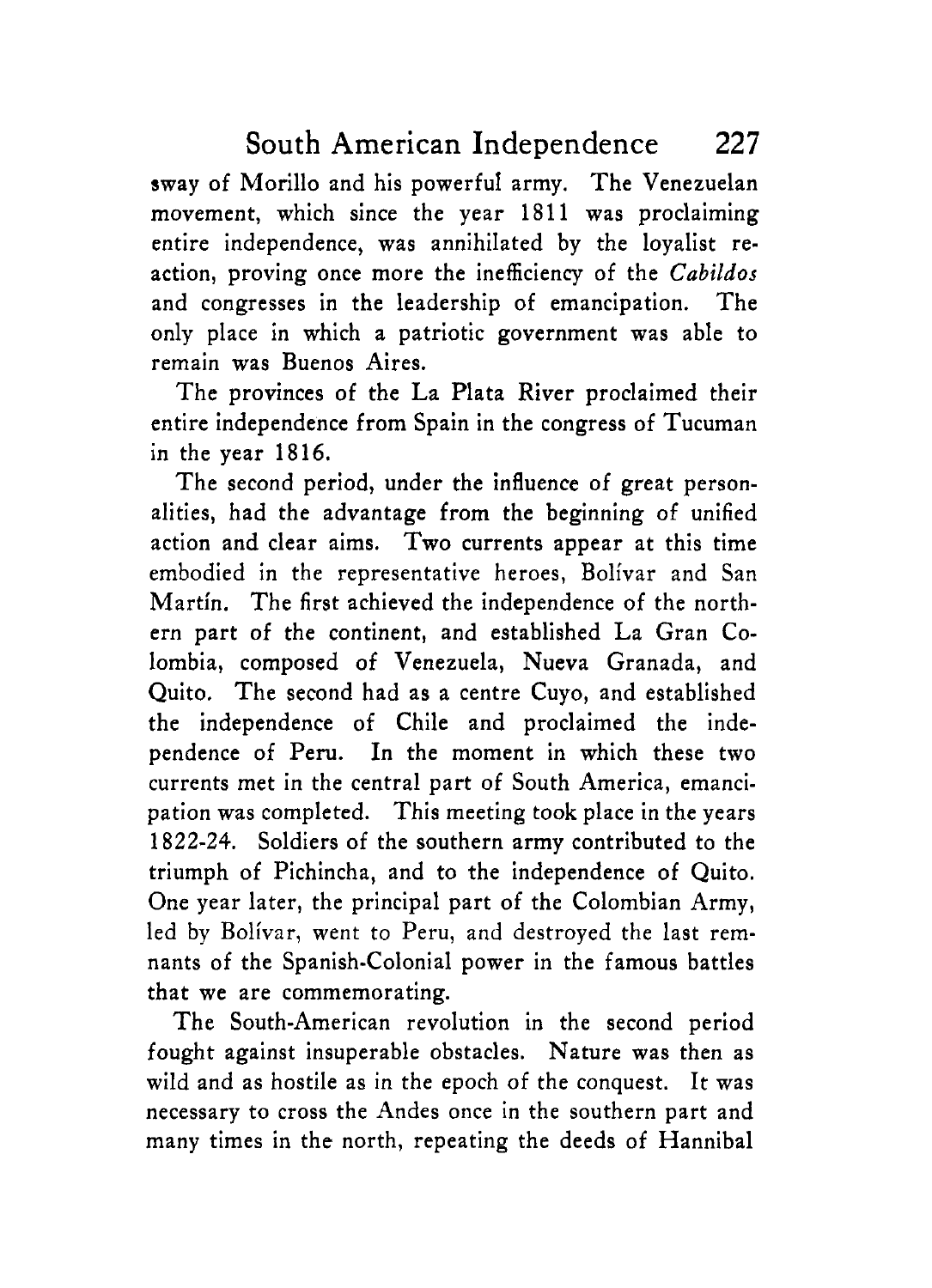and Napoleon in the Alps. The patriotic army fought not only against the Spanish soldiers that were on the continent, but also against the formidable expeditions sent by the mother country. And above these obstacles there was another much more important, resistance and revolt supported by South-American loyalists. The War of Independence was a frightful civil war, in which one party was supported by Spanish soldiers and Spanish resources.

The distinguished Venezuelan sociologist, Vallenilla Lanz, has presented overwhelming proofs of the civil character of the war in Venezuela. Let us remember that the great stronghold of the Spanish power was in Peru, in the mountainous part of this country. The Peruvian Indians, recruited by the Spaniards and trained by them, formed the powerful armies that defeated the patriots in Quito, Chile, the tableland of the Upper Peru, and the northern part of Argentine. The natives of Pasto in the central part of Colombia were famous for their heroic loyalty to the king and to the Catholic Church, which they believed was linked to the Spanish throne. Summarizing these facts we may say that independence was achieved to a certain extent against the indigenous races, the *llaneros* of Venezuela, and the Indians of Peru.

The miraculous character of the revolutionary movement in this second period and the greatness of its achievements have attracted the attention of many sociologists and historians. The peaceful colonists who lived such a monotonous and quiet life during almost three centuries, awoke suddenly to the new ideas; they displayed the most dynamic activity; they created almost ex nihilo armies and institutions, and gave to history the instance of one of the most remarkable epics in modern times. The materialistic school, represented in South America by Professor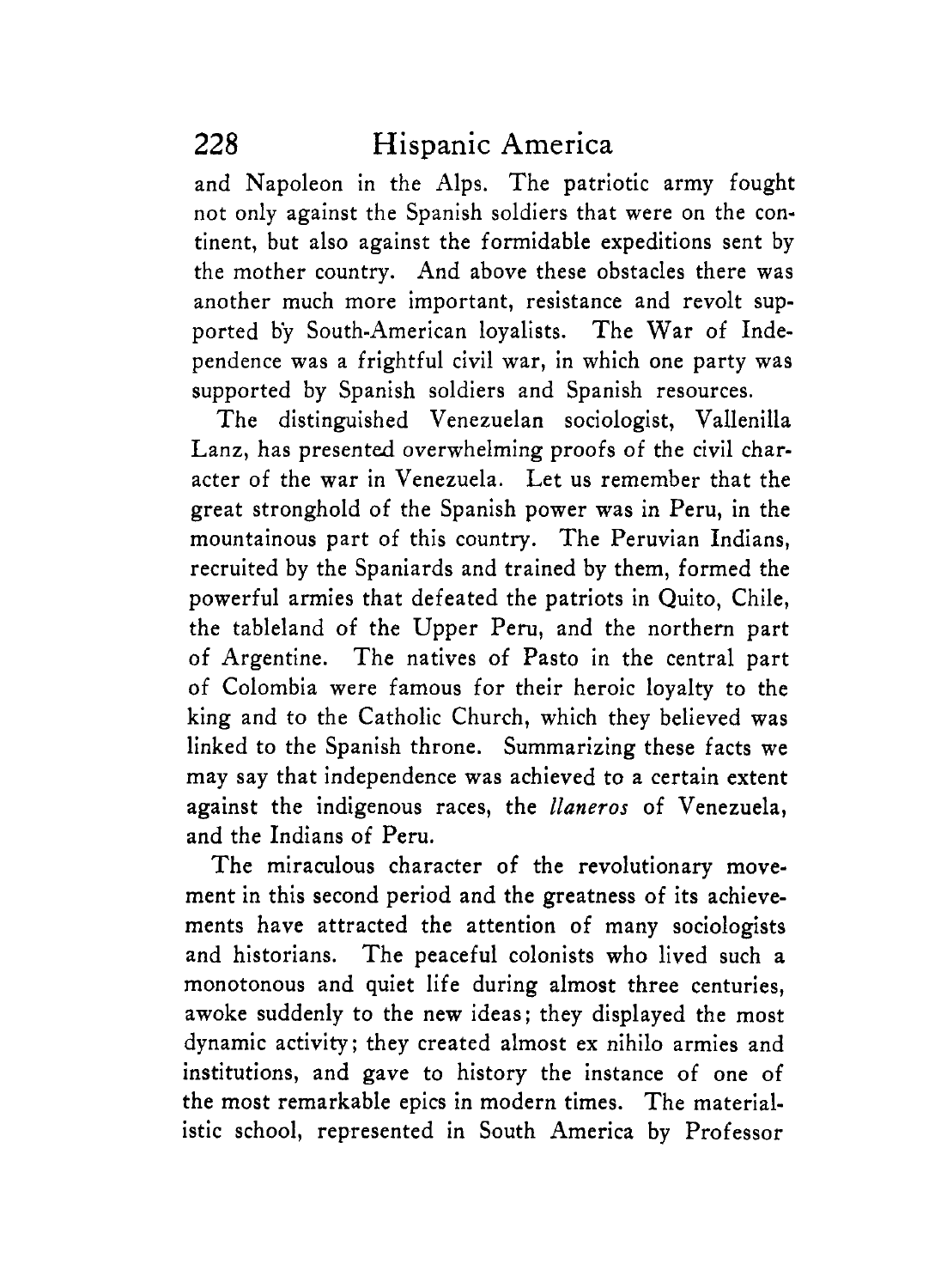Ingegnieros, explained the independence as a result of economic factors only. According to this author, independence was the logical consequence of the political and economic decadence of Spain, and the wish of the Americans to free themselves from the hateful monopolies of the mother country. The documentary proof of this interpretation may be found in the famous "Representation of the farmers of the La Plata River addressed to the Vice-Royal Cisneros, in the inquiries which followed to get funds for the treasury by means of free commerce with England."

Professor Paxon is inclined to give, also, very important influence to the economic factor in the War of Independence. He says: "The materials are not yet collected to show how far Spanish American independence was due to the Liverpool and Manchester merchants, but such as are available seem to show that commercial pressure was the great influence in keeping the patriots patriotic. Particularly was this true in the chief port of entry for the southern provinces, Buenos Aires."

Against this narrow and materialistic interpretation we have the idealistic or romantic theory, which explains the movement for the new ideals of liberty proclaimed by the North American and the French Revolutions. This interpretation also presents some documentary proofs, the principal one of which is the publication by Nariño of the "Declaration of Human Rights." The determining factor of the revolution is not to be found in the obscure economic causes in favor of free commerce, but in the enthusiasm aroused by the new ideals spread by the pamphlet of Nariño.

Eclectic authors with broader comprehension of the social factors accept the intellectual as well as the economic influence in the revolution. Garcia Calderon says that in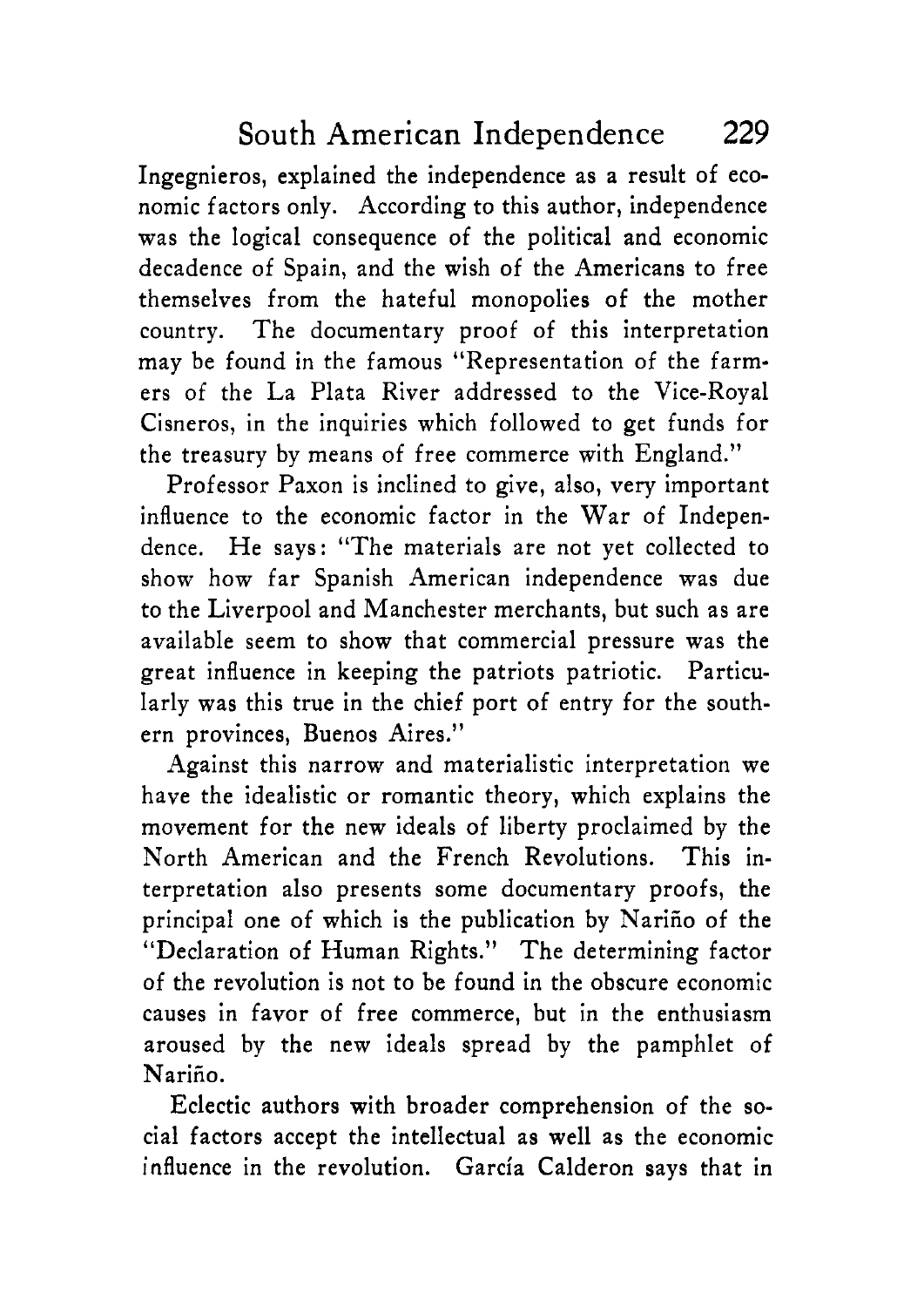the Vice-Royalty of La Plata the struggle was due chiefly to the opposition of interest, while in Venezuela the ideas of political reform predominated. "All conspire in favor of liberty : revolutions in Europe, English ministers, independence of the United States, constitutional doctrines of Cadiz, romantic faith of the liberators, political ambition of the oligarchies, ideas of Rousseau and the encyclopædists, the decadence of Spain, hatred of all the castes against the inquisitions and Vice-Royalists." Blanco Fombona followed the same criterion: "Our fathers did not bind themselves to exclusive economic improvement ; they fought for the establishment of a nationality, a thought to which they subordinated all material advantages."

We ought to consider also the explanation of independence as a result of the international situation, as a byproduct of the Napoleonic wars, the American Revolution, and the growing hegemony of England. Lord Bryce, in a very unhappy moment, dared to say, referring to the French invasion of Spain, that Napoleon was the true liberator of South America.

Other authors believed that the establishment of the new nationalities was due chiefly to the attitude of the United States, embodied afterwards in the Monroe Doctrine, and chiefly to the attitude of Canning, taking literally his pretentious statement in which he said, "We have called the new World to life, in order to establish the equilibrium of the Old."

The modern critic ought to consider all these theories in an effort to appreciate the influence of the different elements and to ascertain if there is something left unexplained by them. The truth is this: that the essential feature of the emancipation movement, its creative and heroic charac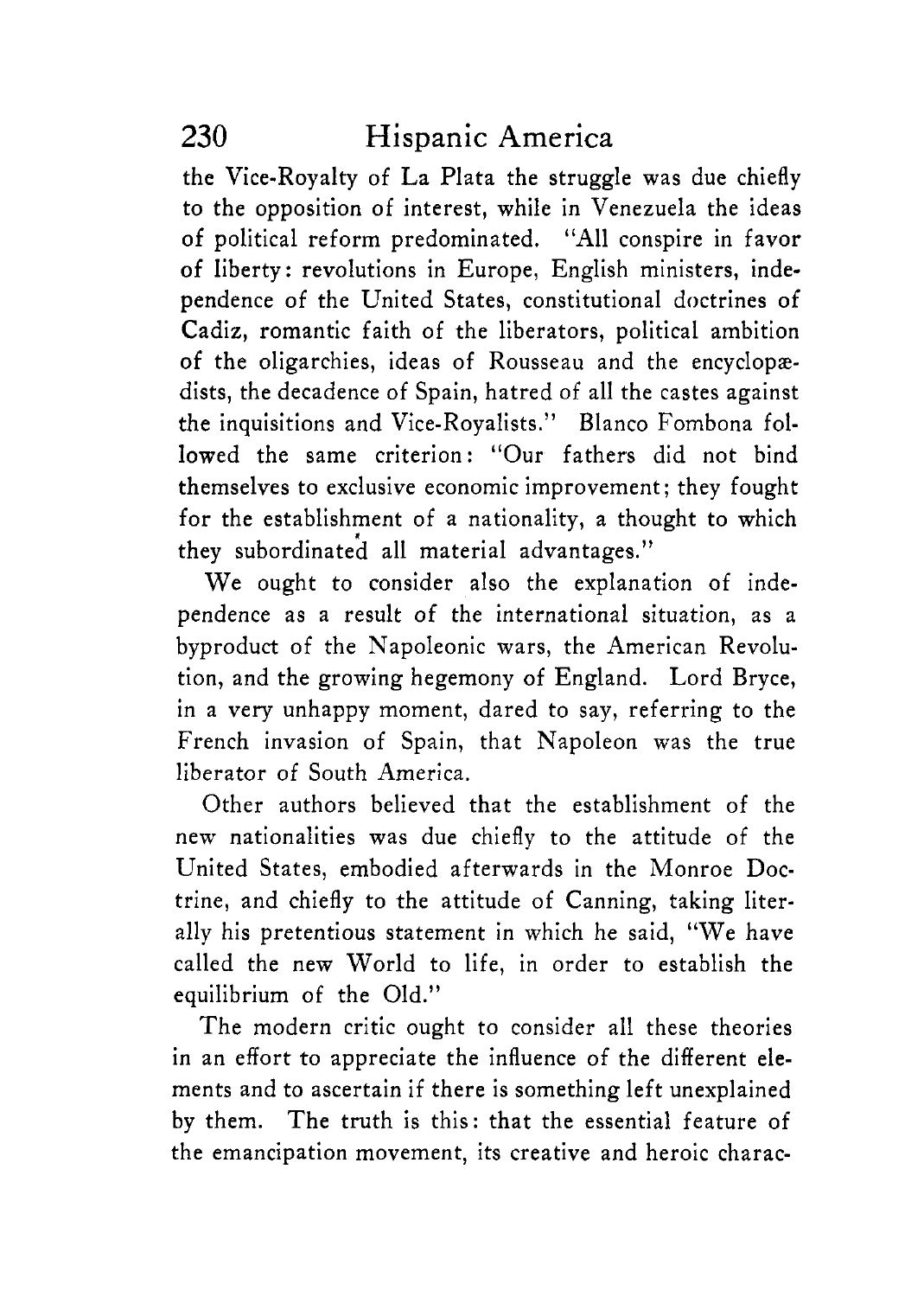ter, could not be explained by economic, intellectual, or international causes.

Professor Ingegnieros, in giving not only paramount, but exclusive, influence to the economic factor of the revolution, has neglected entirely the different phases not only of the Colombian movement, but even the Argentinian emancipative current. It is true that the interest of Buenos Aires demanded free commerce with England, but it is known perfectly well that when Admiral Popham and General Beresford took possession of Buenos Aires in 1807, giving to the Creole farmers the best opportunities for trading with England, these Creoles put aside their economic interests, and fought against the British invasion, which they considered incompatible with the feeling of nationality. In the independence of Argentine, if, in the period that we call the insurrection of the *cabildos,* the economic influence is clear, and perhaps paramount, in the second period the idealistic character is the predominant feature. The ideal of San Martin was to spread the revolution, to cross the Andes, to free Chile, to get the command of the Pacific Coast, and to proclaim Peruvian independence. In his work, San Martin did not contemplate the economic interests of the government of Buenos Aires. In behalf of the high ideal of the independence of all South America, it was necessary to sacrifice other considerations and interests. In the obscure province of Cuyo he secretly created an army, concealing his wonderful project until the proper time.

It is almost impossible to explain the neglect of the Colombian Revolution by Professor Ingegnieros. This materialistic theorist, in spite of his proclaimed respect for facts, does not take into consideration the historical reality. The Colombian Revolution was the sacrifice of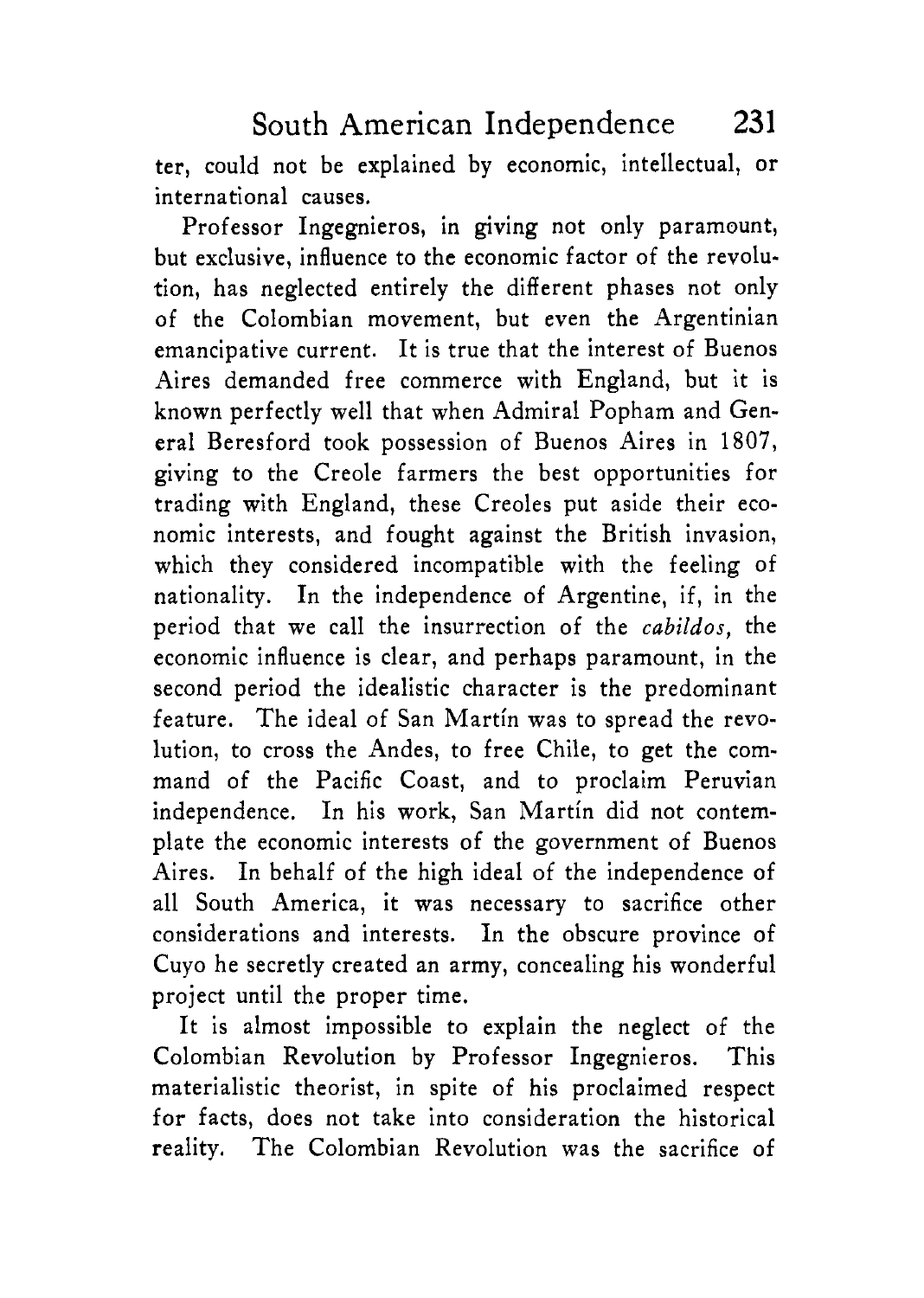the economic interest of a whole country to a romantic cause. The Republic of Venezuela was destroyed three times, and, after independence was attained, nothing of the prosperous condition of the colonial life remained. The creative character of the work of Bolivar, the hero embodying the Colombian movement, is still clearer. In the campaign of the year 1813, Bolivar, with only five hundred soldiers, conquered the principal part of Venezuela against an army of more than ten thousand soldiers. The reaction of the plains, of the ferocious armies of the semi-barbarous tribes, led by Boves, destroyed the second Venezuelan Republic. Economic interest was evidently against the continuation of the struggle. However, Bolivar was not discouraged. He started a new campaign, and failed again, but immediately after he renewed the fight in the fourth campaign which led him to ultimate success. During these years the material interests of all kinds of people, of all the social classes, was in favor of peace, and against the continuation of the revolution.

Regarding the observation of Professor Paxon, we may say that the influence of the English merchant was important, but by no means decisive or creative. This influence, according to the same professor, took place chiefly in Buenos Aires, and Buenos Aires was not the centre or the focus of South American independence. The centre of the great southern emancipative current was Cuyo rather than Buenos Aires, and the northern current started and developed with entire disregard of economic conditions,

The second theory, which we call the intellectual explanation of Independence, throws some light on the ideals and purposes of this time, but it is not enough to account for the dynamic character and the marvellous efficiency of the movement. In human evolution, will and feeling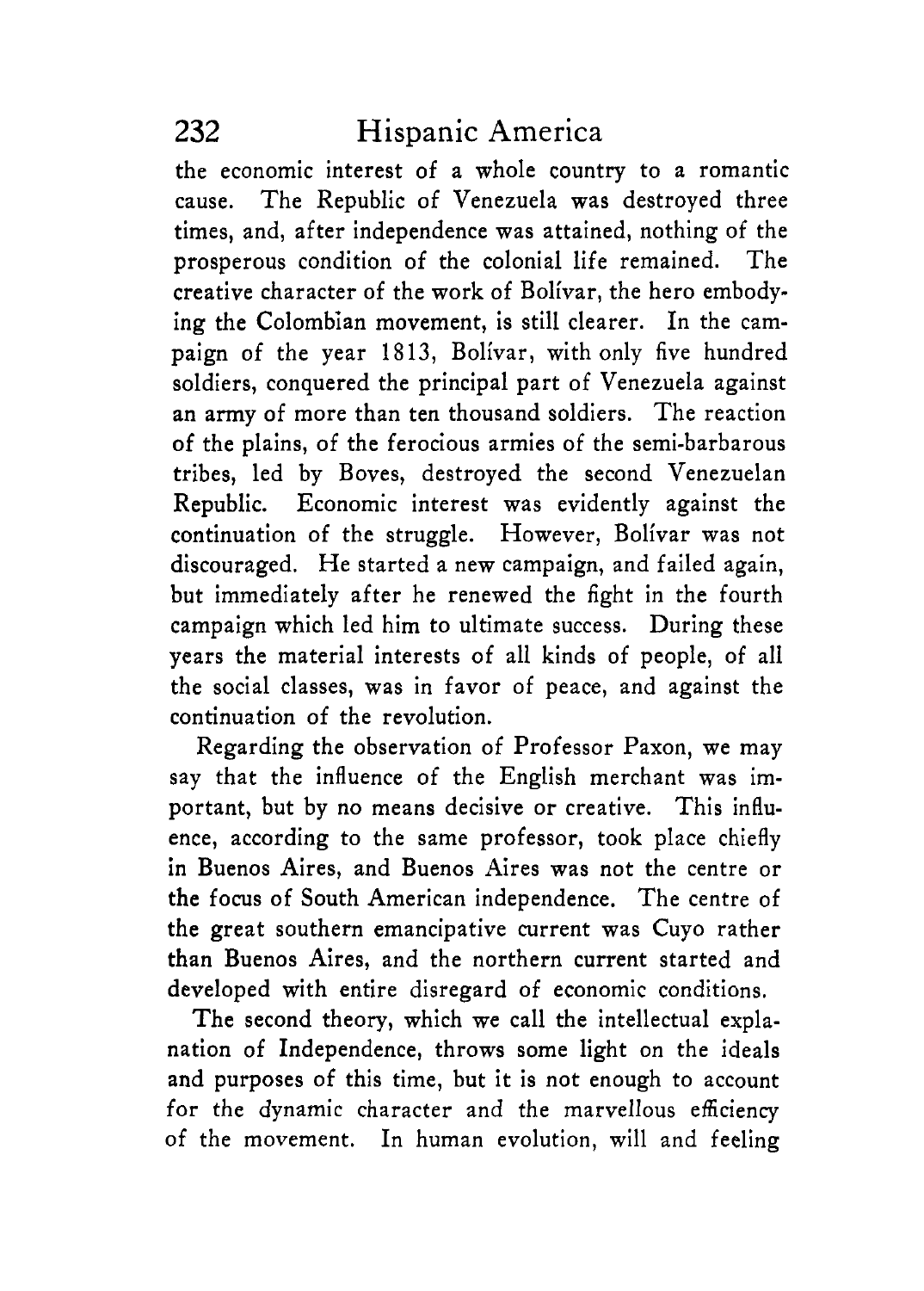have much more influence than mere intellectual conceptions. It is true that the ideals of liberty and democracy aroused the enthusiasm of the Creoles, who tried to imitate the French and the American Revolutions. The literature of the time is entirely inspired by the French thinkers and pamphleteers of the Great Revolution, and the constitutions framed by different congresses or assemblies were close imitations of the federal constitution of the United States. So the intellectual factor is paramount at the end of the first period, in the work of the Assemblies. It is not, however, a plausible explanation for the second period, in which the political theories were put aside, and the great struggle demanded only action, dynamic power, and creative will.

While independence was led only by intellectuals, disciples of Rousseau and admirers of the American Constitution, we had only generous initiatives, eloquent words, and prospects of new political institutions. But, we lacked the feeling of solidarity in the struggle for independence, the knowledge of reality, and above all, efficiency in action. In brief, we lacked true leadership.

The mere romantic and intellectual agitation of the first period failed before the well-organized army of the Peruvian Vice-Royalty, or before the strong reaction of the Venezuelan loyalists. This agitation, however, was useful because it prepared the environment and gave opportunity for the appearance of strong personalities. But the work to be done was far above the efforts and endeavors of the political leaders and orators of the first period. So the intellectual theories will explain the state of mind, the political thought of the earlier period of the revolution, but it cannot explain the destruction of the Spanish armies, the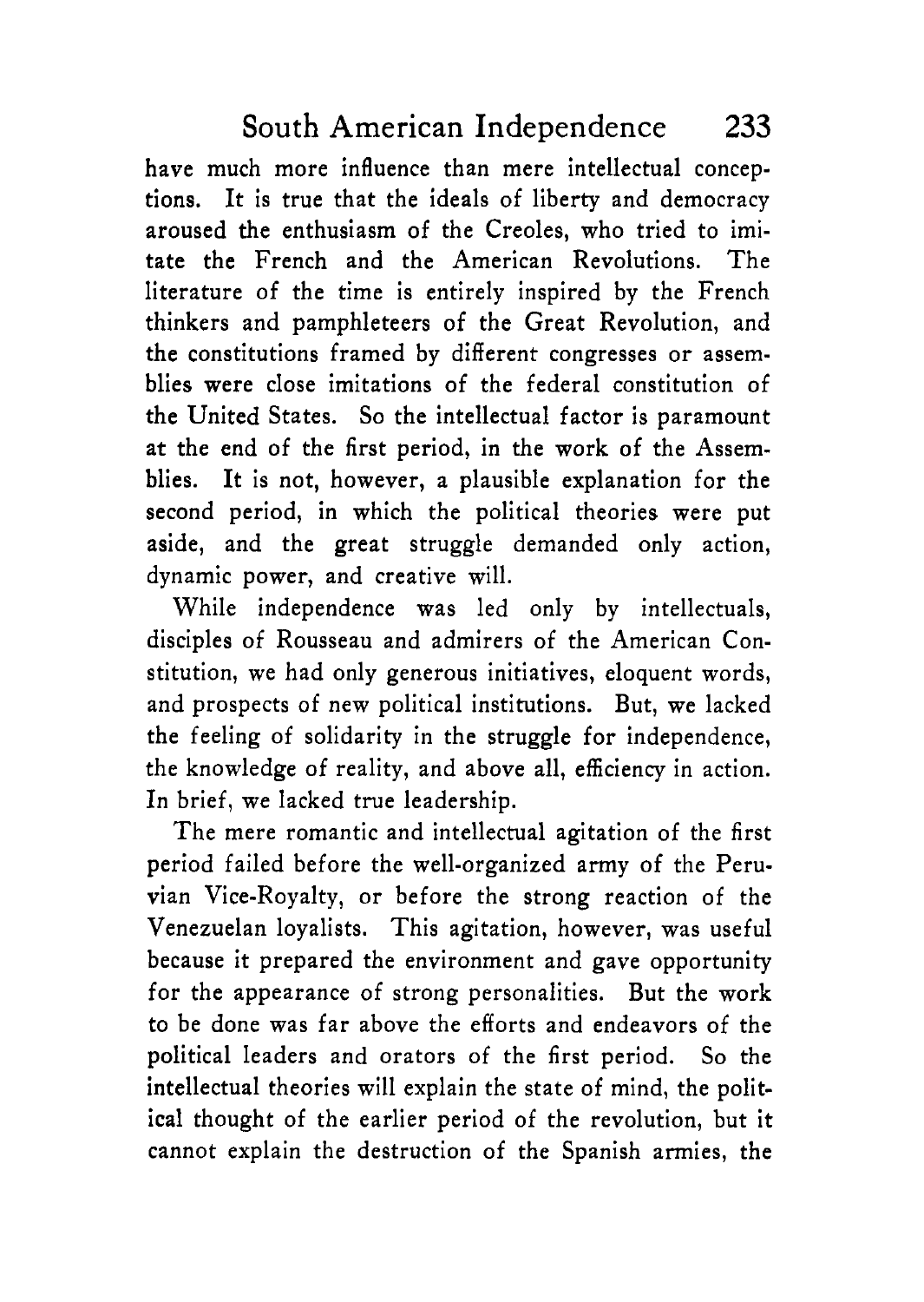suppression of the loyalist reaction, and the creation of new nationalities.

It is worth while to note that the men of action, the heroes, in the Carlylian sense of the word, who conducted the movement successfully, created armies and defeated the Spaniards, were entirely opposed to the exaggerated ideology of the intellectual leaders. San Martin and Bolivar were both declared enemies of the ultra-democratic ideals and federal institutions proclaimed in the earlier period of the struggle for independence. Both were aware of the inability of the federal government to conduct the struggle, and of the difficulty of establishing federal institutions in South America. They demanded a strong and unified government. They were our first political realists, and they succeeded in spite of the obstacles created by the imported political theories and institutions.

San Martin had very deep-rooted monarchic convictions and up to the last moment tried to get a prince of the Spanish royal family for the throne of Peru.

Bolivar said very clearly that America was not prepared for the advanced institutions of democracy and federation; he believed that we wanted a new and original form of government in accord with our geographic and historical conditions. Bolivar followed the influence of the English institutions rather than the French or American ideas. He proclaimed the necessity of a very strong and lasting executive, a hereditary senate, and the creation of a high moral and intellectual institution, dedicated to preside over the spiritual and ethical development of the country.

We may say that European and American ideas had their influence only in the liberal and democratic enthusiasm of the cultured class. This enthusiasm was limited to this class. At the top the leaders had ideas of their own, and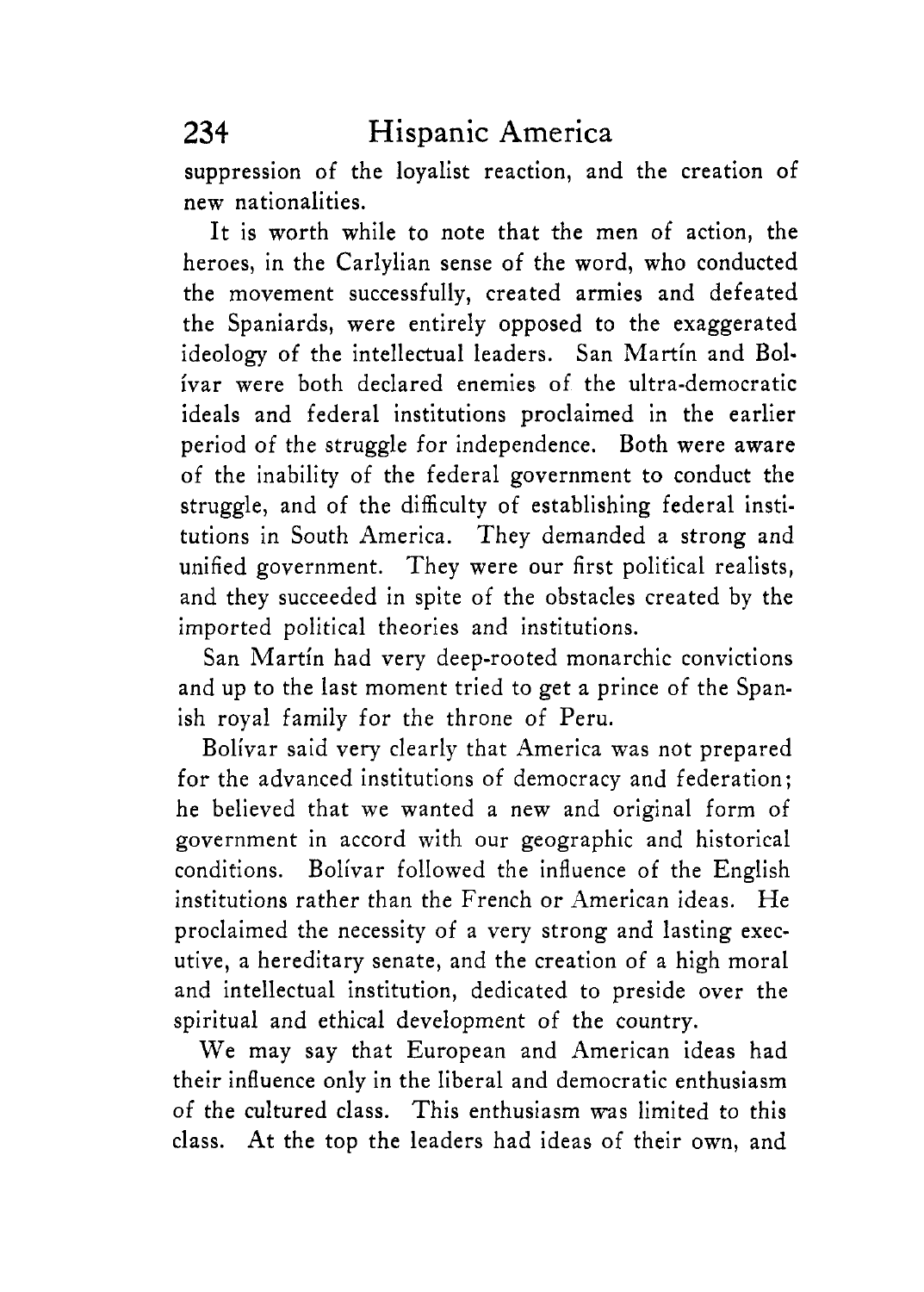at the bottom, the people were moved only by nationalistic feeling, embodied chiefly in the attraction and magnetism of strong personalities.

We must now devote some attention to the international factor in the explanations of the War of Independence.

The decisive influence attributed to the invasion of Spain by Napoleon in 1808 can be explained only by the absolute disregard of the essential facts of the South American Revolution. The invasion of Spain by Napoleon aroused a feeling of loyalty toward the King, both in Spain and in South America. The inauguration of patriotic committees, or juntas, in Spain to fight against the invasion contributed with its example to a similar movement in South America, and these South American juntas, in spite of their loyalty to Ferdinand, were without doubt the initiation of the revolution. So this fact and the economic independence of the colonies established as a consequence of the overthrow of Ferdinand were the only results of the Napoleonic invasion. It is unnecessary to insist in affirming that the Juntas failed in their attempts, and we have proof already that economic independence, however great its importance, was not a creative or decisive factor.

During the occupation of Spain by the French, South American loyalists succeeded in suppressing the revolutionary movement. As soon as Spain was free, she sent a formidable expedition led by Morillo, the largest army that had ever crossed the Atlantic. The real War of Independence began, as we have said, after 1814, when Spain enjoyed the most favorable diplomatic condition in Europe. France was bound to support her, and England, in spite of her economic interest in free trade with South America, adopted an attitude of neutrality, fostering a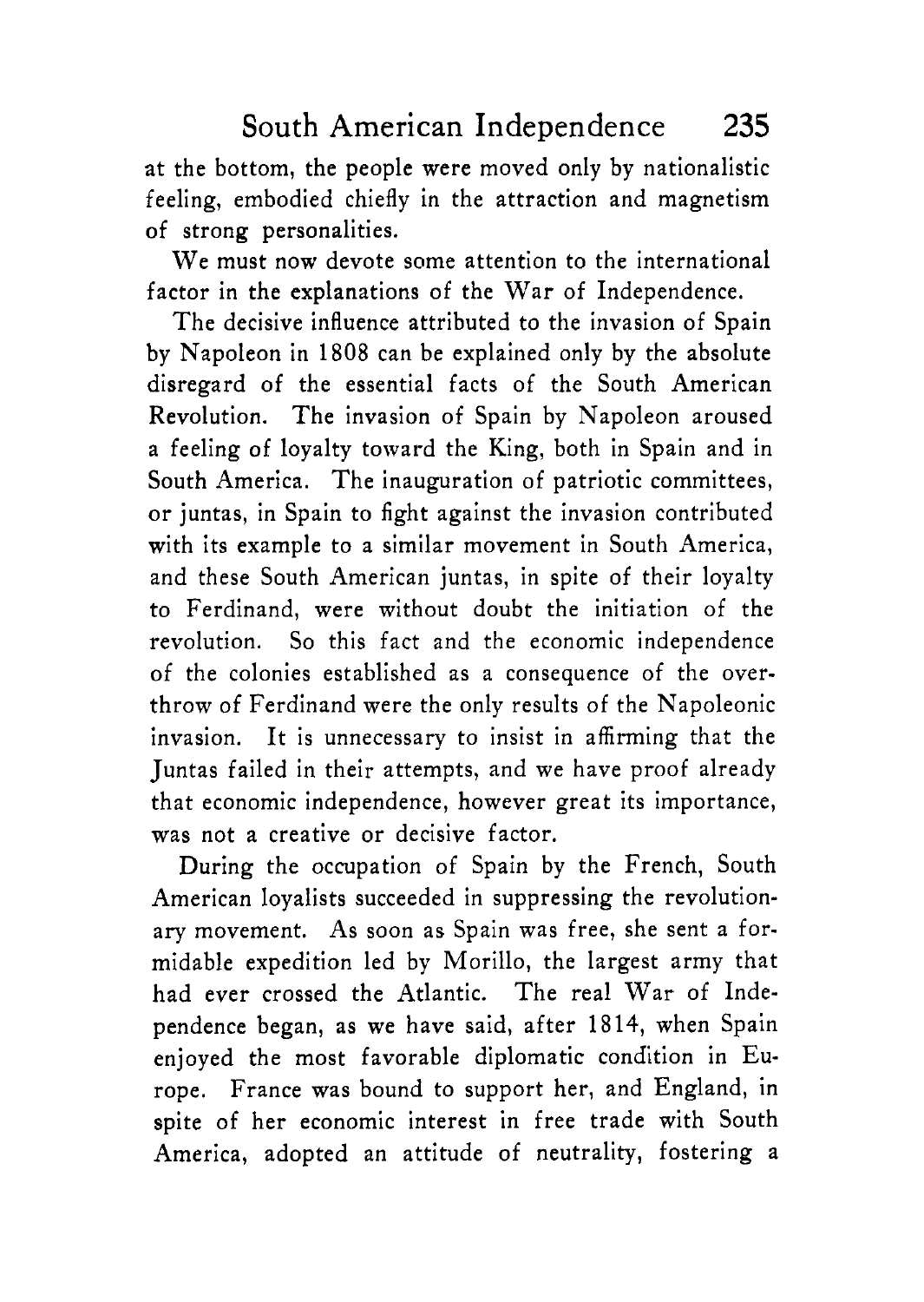policy of mediation, in order to reconcile the mother country with her colonists.

The rebellion of the Spanish expeditionary army in the year 1820 really favored the achievements of independence in South America, but it cannot be considered as a consequence of the Napoleonic invasion; it was due rather to the influence of the Spanish-American Revolution itself and the spread of liberal ideas. This expedition would not have been able to reëstablish Spanish rule. If sent to Buenos Aires, it would have met the same failure as the powerful English expedition led by Whitelock in 1807. If it had been sent to Venezuela, it would have failed before the victorious army of Bolivar, and the same obstacles that destroyed the army of Morillo.

If the Napoleonic invasion favored to a certain extent the inauguration of South American independence, it was in turn useful also to Spain. Spanish troops and Spanish officers were trained in the struggle against Napoleon under the good influence of the English Army. These veterans, led by Morillo, the most distinguished Spanish general of the time, when the war was finished, were sent to combat the revolution.

In the year 1818 the countries of Europe decided to help Spain in this struggle against her rebel subjects. The South American Revolution was politically isolated. It enjoyed only the platonic or romantic sympathy of some liberals like Clay in the United States, or Mackintosh in England. There was nothing similar to the French alliance of the North American Revolution, and our agents in Washington and in England were unable to get even mere recognition.

It is true that we had the help of the privateers, American and English, but it was a factor of no decisive influ-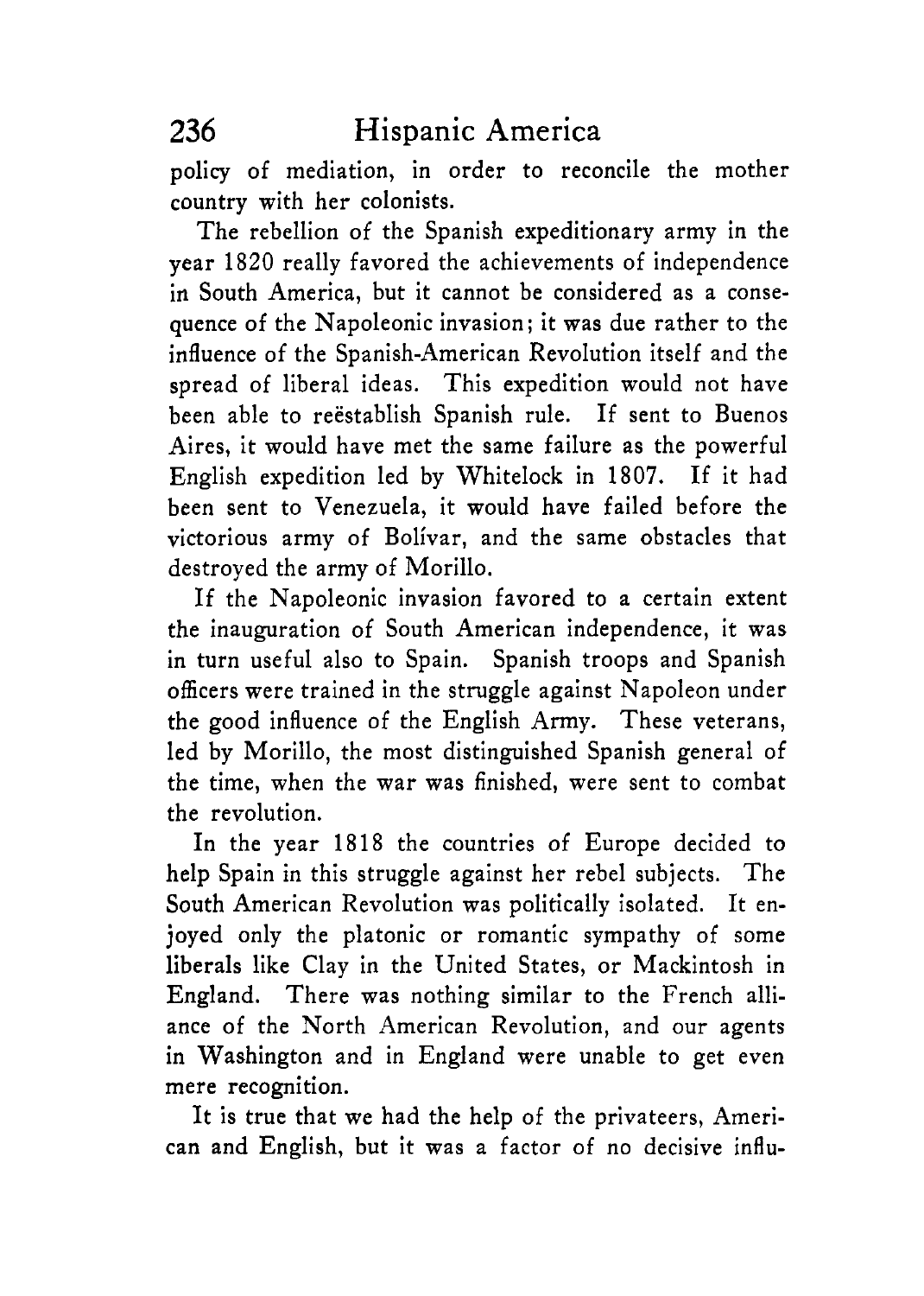ence. It is true also that some very distinguished British officers like Cochrane, Miller, Guise, and O'Leary, fought successfully in the revolutionary army and navy. Nor can it be denied that the British officers and the British soldiers recruited against the orders issued by the British Government had a distinguished rôle in the battles fought in the northern movement. But neither the services of these men nor their number and influence would be considered as a factor of primary importance. The only thing that could help efficiently the South American Revolution would have been the formal recognition of these countries in the early stage of emancipation, or formal alliance with them. Unhappily, recognition by the United States and England came very late. John Quincy Adams's policy prevailed over the eloquent pleading of Clay. Only after the fall of Lima and the triumph of Carabobo, assuring the independence of Venezuela, did President Monroe deliver his famous message of the 8th of March, 1822. Professor Paxon was right when he said, "But South America had already gained its independence, so that recognition was an acknowledgment of a fact, rather than a prop to a wavering cause. It came too late to be considered as an emotional appeal."

Canning was even more cautious. He waited until the last moment. And South America was obliged to wait three years more to be recognized. It is rather an exaggeration to say that he called this new world into existence when he recognized it. The new world was called into life by itself. The step taken by,England, like the recognition of the United States, was only the acceptance of the *fait accompli.* Doubtless the recognition of England and the United States had great influence afterwards in the consolidation of the new nationalities and in preventing the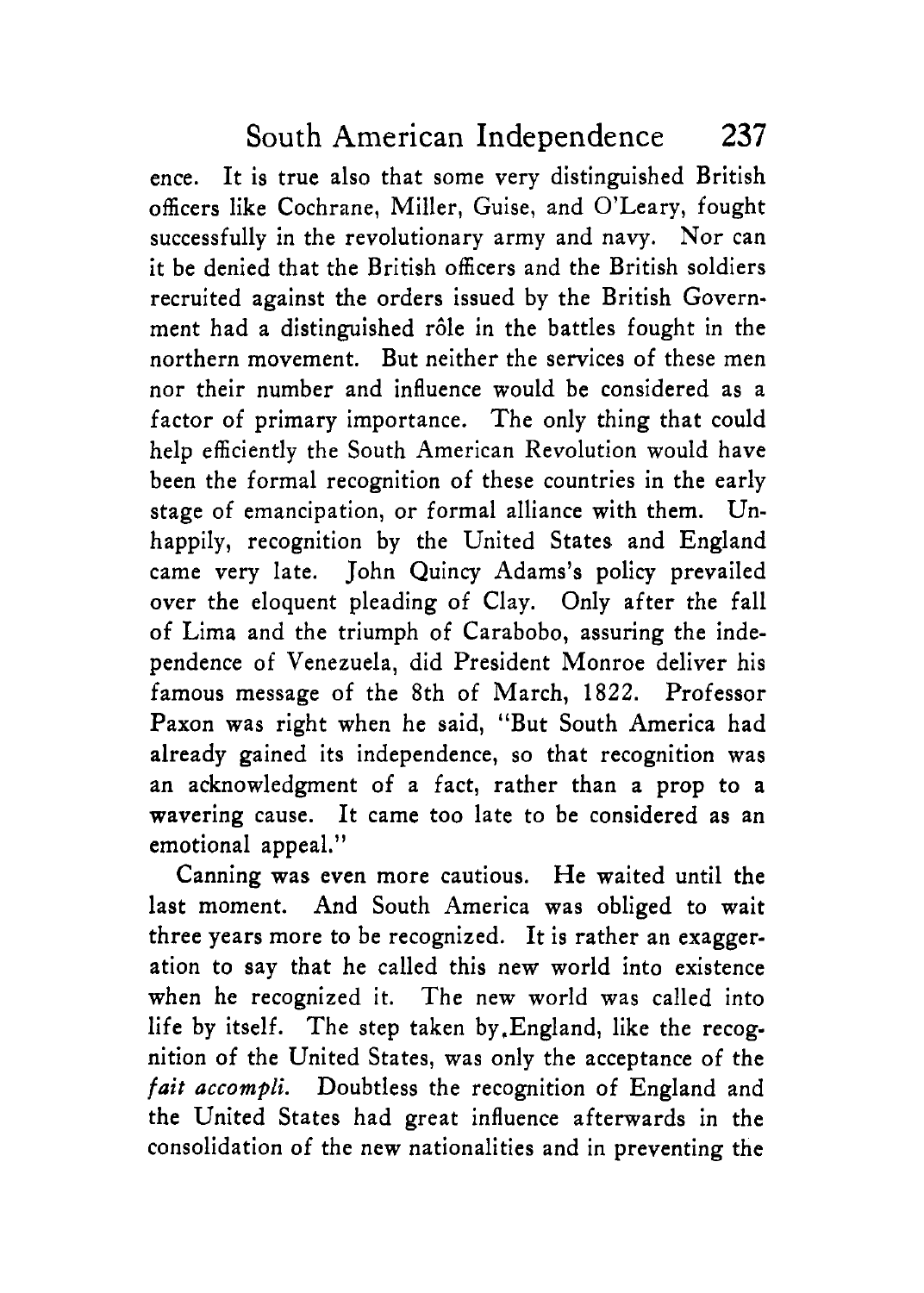extension to South America of the European policies and methods. But this influence had nothing to do with independence in itself, and its creative and heroic character.

Instead of looking for external causes in the explanation of the independence, we ought to focus our attention on the movement in itself and on the psychology of the race, or one might rather say, the men who embodied this movement. Was the South-American race capable of such audacious thought, continuity in effort, heroic energy, original plans, and a feeling of absolute self-denial for their achievement? May we attribute this wonderful work chiefly to human will and energy?

Dealing with the Renaissance, Burckhardt has discredited the mere intellectual explanation of the imitation of the thoughts and ideals of the Greco-Roman civilization. Instead of this intellectual explanation, Burckhardt has presented what we may call to-day the voluntaristic explanation. The Renaissance was a creative movement, due chiefly to the strong will and wonderful qualities of the high personalities aroused in the political tumult of Italy, and precisely because of it. The constant struggle and the political dissensions among the mediaval Italian towns developed the type of all-round men. The influence of ancient civilization came at the precise moment to give an intellectual direction. The Renaissance was the work of great personalities.

We may apply the standpoint of Burckhardt to South American independence on military and political grounds, and the explanation is entirely in accord with what history tells us about the psychology of the Spanish race. In spite of the three centuries of colonial quietude, the heroic energy of the race was not extinguished. **As** soon as the new ideal came, the spirit of adventure arose. South American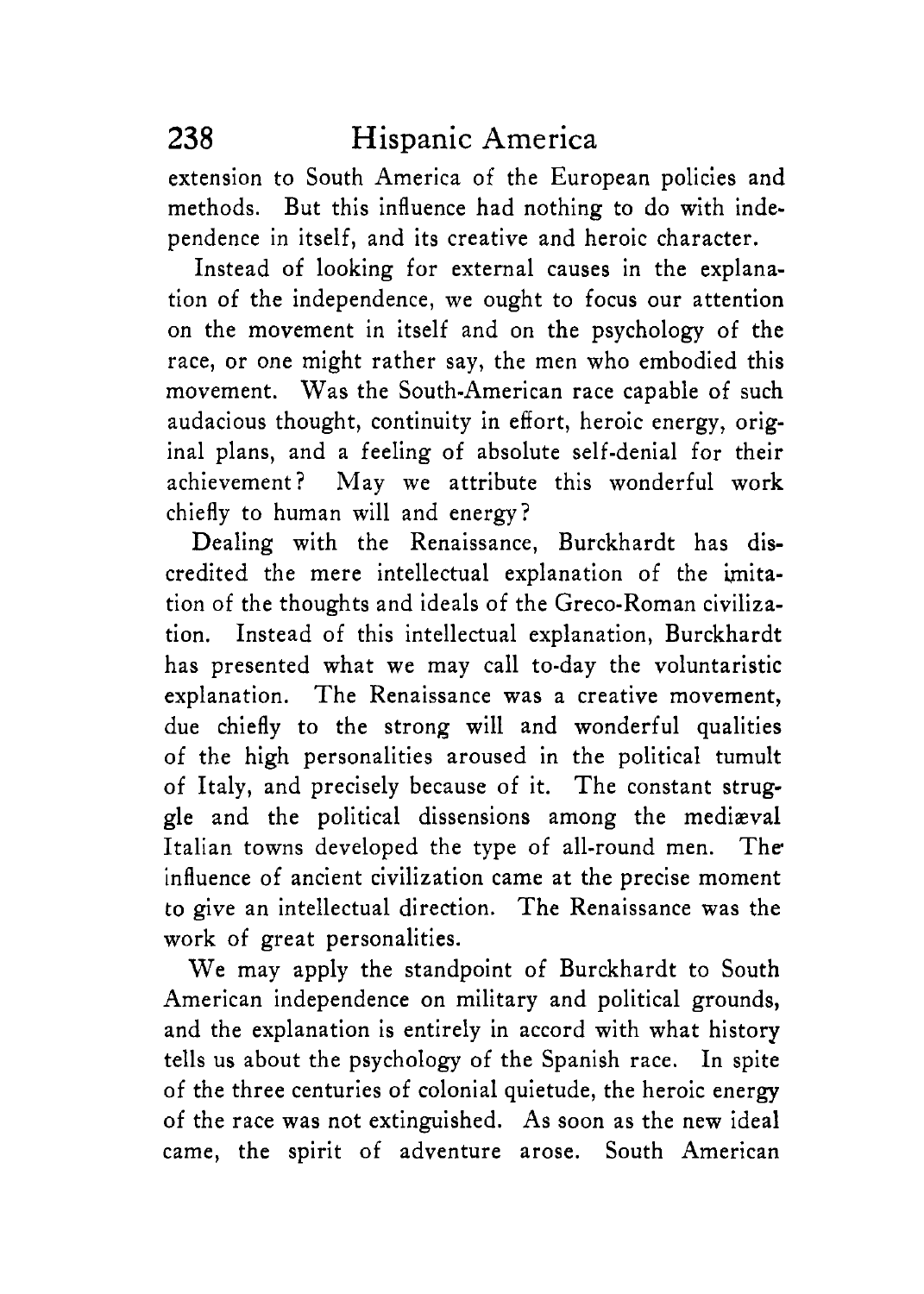Independence is only a chapter, and perhaps the most brilliant one, in the heroic history of the Iberian race.

It was Bello, the famous humanist and poet, who first called attention to this point of view. These are his words : "Never would a debased people have been able to achieve the great deeds that illustrated the campaigns of the patriots. He who observes with philosophical eye our struggle with the mother country will recognize without difficulty that what made us prevail in this struggle was really the Iberian element. The captains and the old legions of the transatlantic Iberia were conquered by the improvised leaders and armies of the Young Iberia, which, renouncing her name, kept the indomitable spirit of the Old. Spanish constancy shattered itself against its own invincibility." Miguel Antonio Car0 called attention to the entirely Spanish origin and Spanish education of the principal heroes. In recent times the celebrated thinker, Miguel Unamuno, did not hesitate to compare Bolivar with Don Quixote, the representative type of Spanish chivalry and heroism. But it is not necessary to go so far to find a real parallel.

For us, the movement for independence has a great similarity with the conquest, and both have the same explanation from the decisive point of view of human energy.

Studying the conquest, we may note three features in this marvellous achievement: individualism, mystic faith, and heroic will. Everybody knows that the conquest was due chiefly to individual initiative and to individual efforts more than to organized plans or work of the state. We know also to-day that the conquest of America was not inspired only by the quest of precious metals, and that beneath this selfish purpose, the conquerors had a mystical faith in the providential rôle of gaining for the Catholic religion a new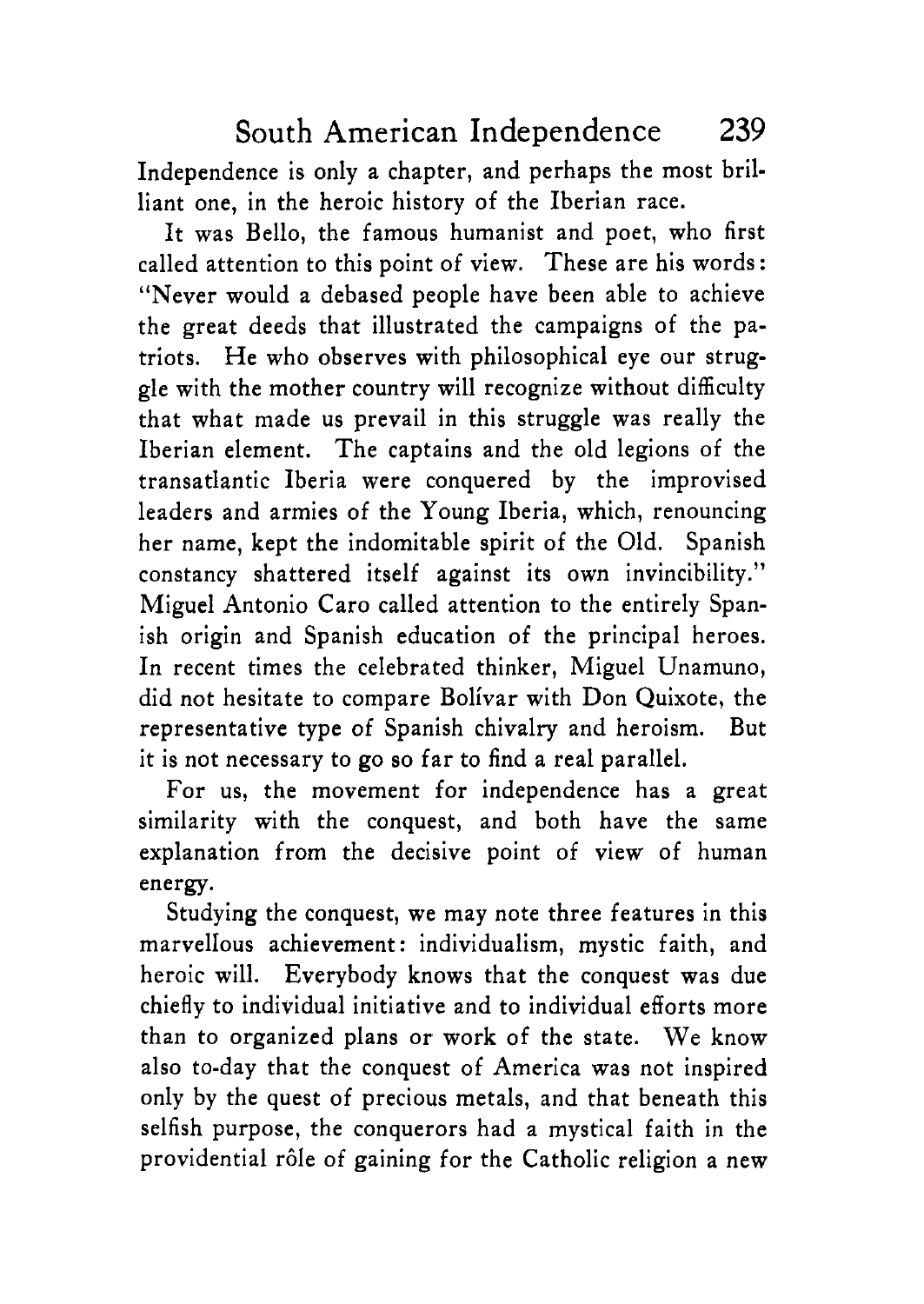world. Everybody agrees also to-day in attributing to the conquerors the highest grade of heroic will and heroic ambitions.

We may find these same features in the movement for independence. We have the same individualism : the Southern movement had almost failed, checked in Upper-Peru by the Spanish troops, and before the obstacles of lack of organization and definite ideas by the government of Buenos Aires. But just in the darkest moment, San Martin, by virtue of his individual initiative, created an army in order to carry out a plan of his own. After the liberation of Chile, San Martin was called by the Government of Buenos Aires to pacify that province. But the hero, by an act of individual rebellion, disobeyed the orders of his government, and with his army, which was more of a private army than a national army, with Chile's aid, started the expedition to Peru, and proclaimed the independence of that country.

The features of individualism are still greater in Bolivar. After the failure of the first republic of Venezuela, he conceived the audacious plan of invading this country from Nueva Granada. He convinced the congress of this new republic of the efficiency of his plan, and started the campaign. But congress wished to go slowly and ordered him to stop and wait. Bolivar disregarded these orders, and the result of this fortunate disobedience was a most astonishing campaign, the capture of Caracas and the reestablishment of the republic. Years later, Bolivar repeated the same deed, invading Nueva Granada from Venezuela, following a plan of his own, considered impossible and absurd, and he achieved **a** still greater success. The discussions of a congress would have been entirely inefficient and even harmful in a work like this.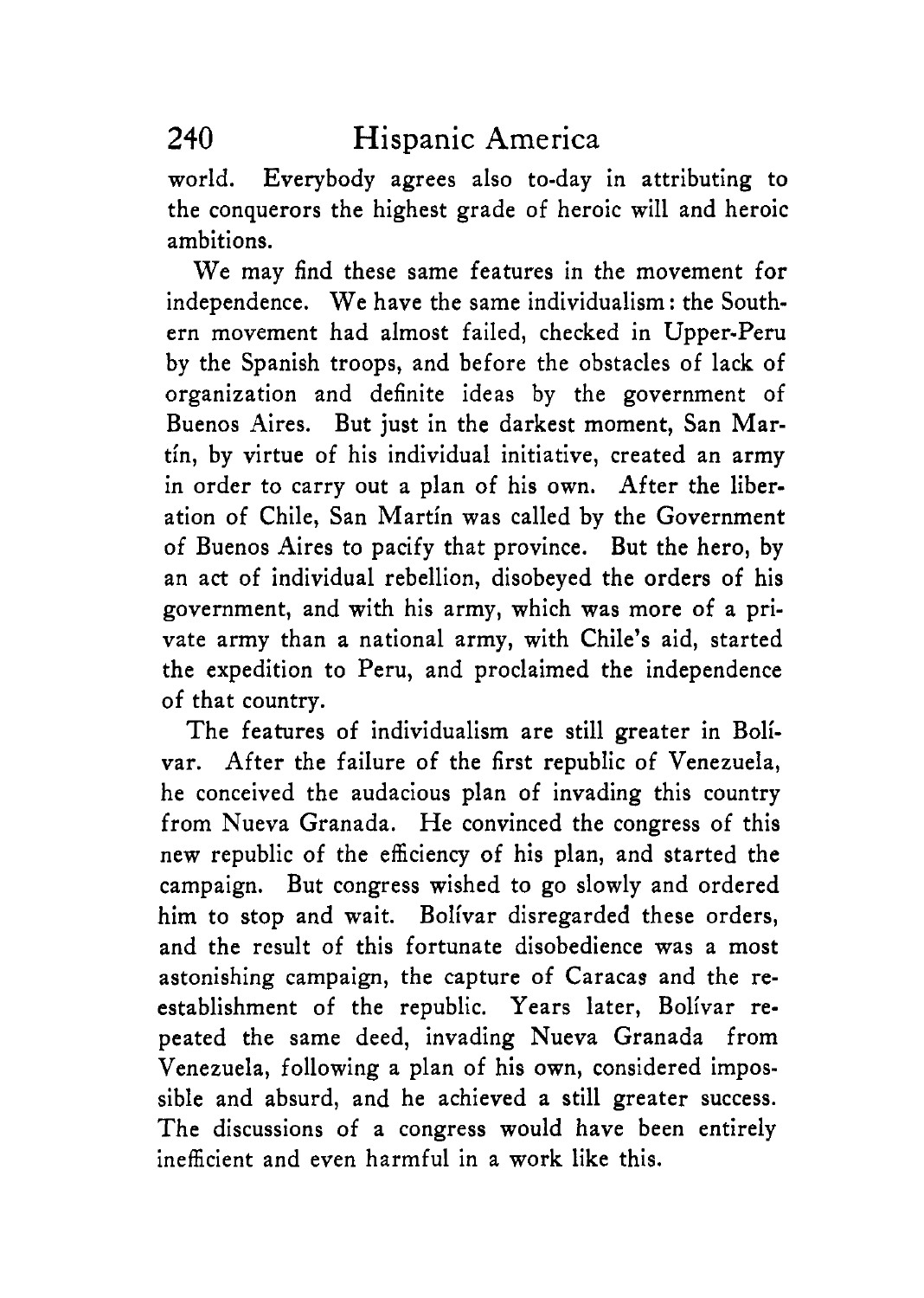We notice also mystic faith in the work of the liberators. They believed in independence, in nationality, in the great destiny of America, in the same manner in which the conquerors were inspired by the Catholic faith. San Martin used to explain his disobedience, saying, "My destiny called me to Lima.'' Bolivar had an even more exalted conviction of his providential rôle. He had a prophetic vision of the future of America. He was under the influence of the God of Colombia.

From the point of view of heroic will, the liberators were not inferior to the conquerors. They had the same audacity, the same courage, the same constancy. When all seemed lost, they retained the same faith, and started to work again. They fought against primitive forces, against nature, and against primitive men. It is a great mistake to compare the liberators with European or North American heroes. The theatre of the war was different; the elements were different ; and the methods were different.

We have to adopt this new point of view in order to understand the War of Independence. The mere erudition in the compilation of the facts, the anatopic criterion in contemplating it according to European standards will mislead us in the interpretation of South American history. **Up** to the present moment, we have, on South American history, many impassioned books written in those countries full of idle details, or disturbed by local jealousies and prejudices, or the incomplete and hasty synthesis written by European and North American authors without the warm sympathy, the deep comprehension, and the high perspective that this great epic demands. The story of the independence of South America, as rich in color and as full of heroic deeds as that of the conquest, is waiting for a Prescott to write it.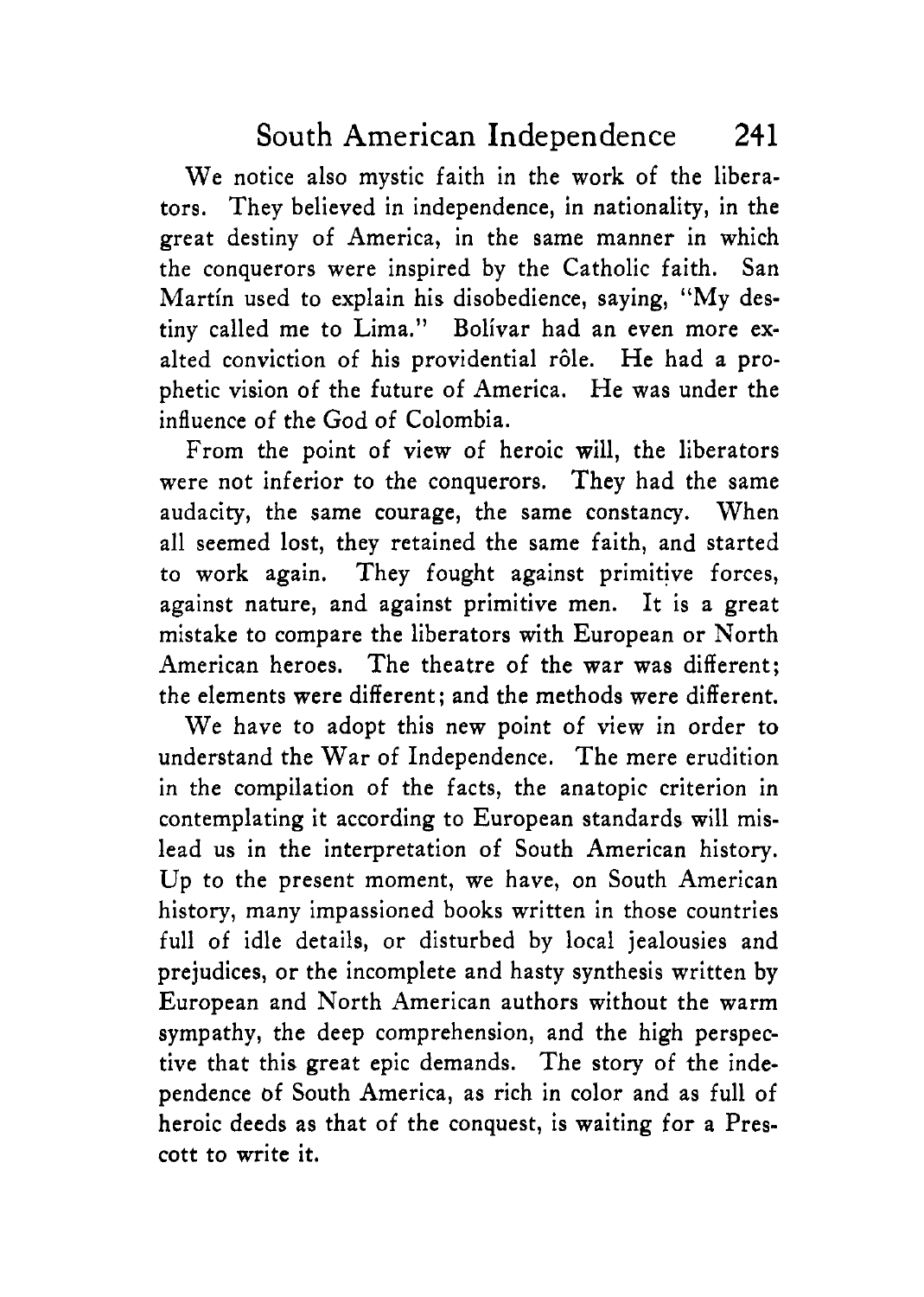# **242** Hispanic America

Without the intuition, the deep poetical view, which is the real view, the strong sympathy, and the intimate knowledge of the nature and race of South America, it is impossible to put South American Independence in its real place.

The Independence, like the conquest, being a tremendous effort, exhausted the economic elements and the human energies of the race. Independence was achieved, but all the other things were sacrificed. Wealth had disappeared; all the economic elements were destroyed; and a generation of the most brilliant men died in the struggle. Bolivar was aware of this when he said: "The only thing that you have attained is independence at the price of the others.''

The struggle for independence explains in itself the condition of many South American countries during the nineteenth century. The war that destroyed the economic basis of society, developed, in compensation, original personalities, and the nineteenth century is characterized by the lack of economic progress and a dangerous increase of individualism.

After the conquest, due chiefly to the individual initiative of the great captains, the Spanish Government succeeded in checking the development of individualism. It suppressed the rebellions and built the whole organization of the most powerful colonial empire. The aggressive work of Pizarro, Cortes, Alvarado, and Valdivia was followed by the organizing work of Mendoza, Velasco, Gasca, Toledo. After the individuals came the action of the state. The War of Independence, in contrast, left the new nations to their own resources. And that is the difference between the colonial period and the nineteenth century. The organization of the new states demanded men of great administrative ability, strongly supported, to suppress anarchy and dissensions. The War of Independence developed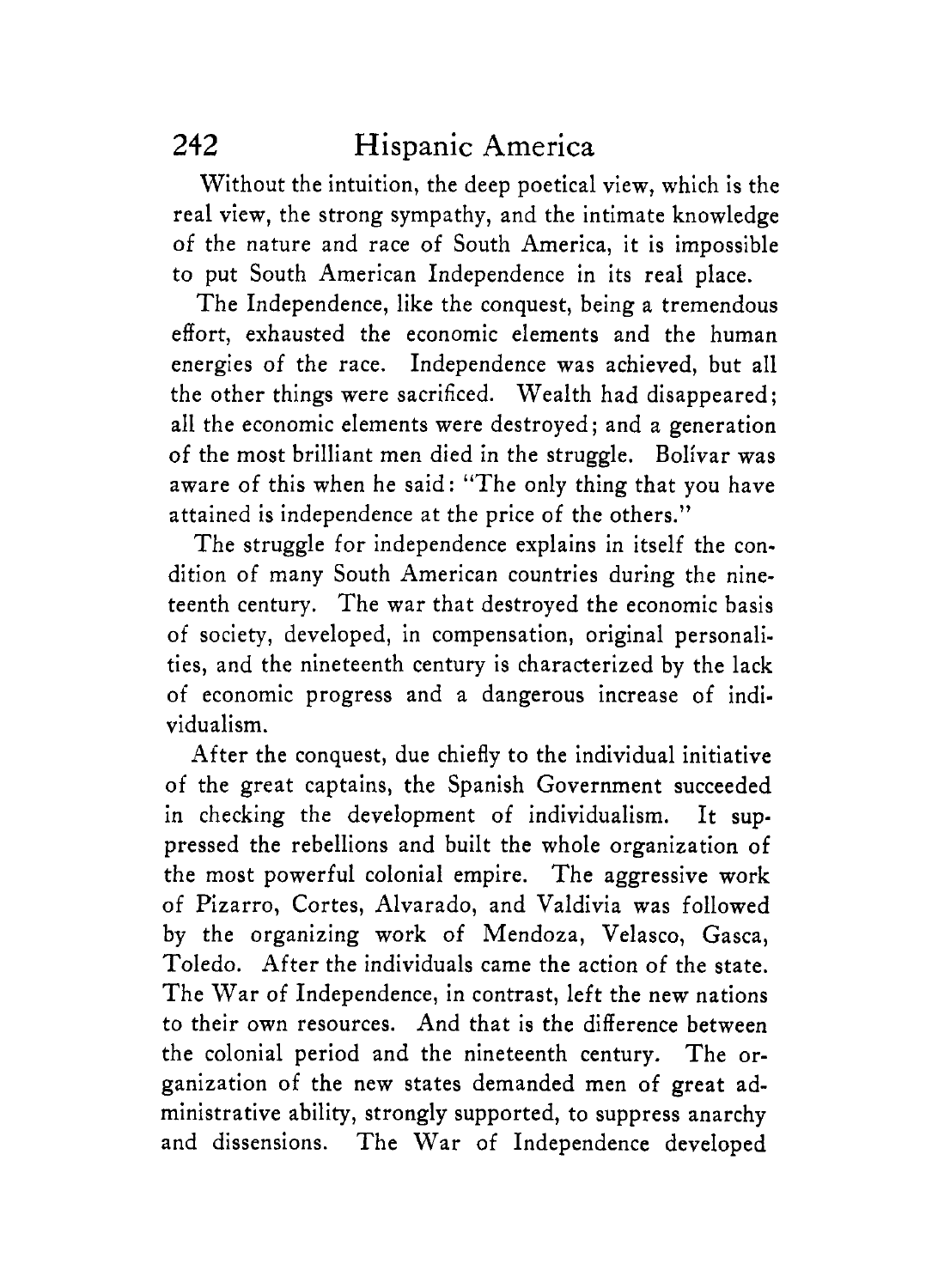military qualities and military leaders-not all men of constructive qualities. But even when *great* administrators *did* appear, they lacked the solid support enjoyed by the colonial organizers, and were bound to fail in a struggle determined by personal rivalries and amid constant anarchy.

The greatness of the War of Independence and the amount of sacrifice made to achieve it presents a great contrast with the pettiness and selfish struggles that followed it. This contrast is by no means a mystery, precisely because the war of independence must be followed by a period of exhaustion and depression. The difference between the republican South American countries that achieved very early some political progress, and the others that were the prey of anarchy for a long period, lies in the conditions and consequences of the struggle for independence rather than in geographical and racial causes. The countries in which the war did not last very long and did not destroy entirely the economic basis of society and the social structure of colonial times, were fit for the establishment of more solid and more democratic institutions. On the contrary, in nations like Venezuela, in which the continuous fighting almost annihilated social institutions and national wealth, an entire generation will suffer without remedy the consequences of these losses. The personal régime of the *Caudillos* or leaders will be unavoidable, and perhaps necessary. The degree of anarchy and the degree of intensity of the personal régime will appear in proportion to the damage done by the war in the economic organization and the social structure of these countries. With this point of view completed by others concerning the geographical factors, impartial historians ought to assume a more comprehensive and sympathetic attitude towards South American history.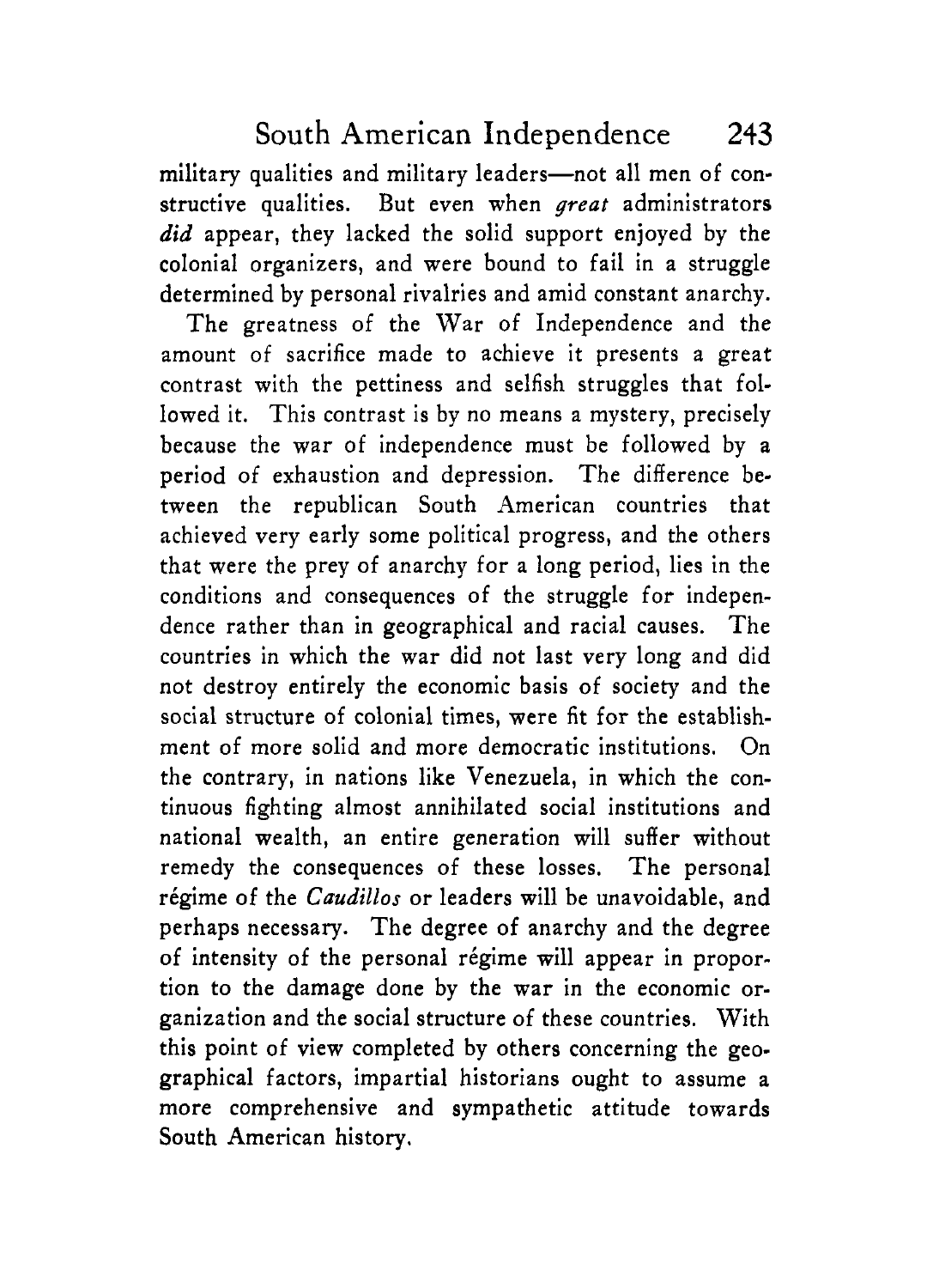# 244 Hispanic America

The War of Independence is the explanation of our past, and it is at the same time the basis of our hopes for the future. The period of transition and exhaustion being past, and lofty ideals proclaimed, the wonderful example of heroic energy will remain. The race which was able to get her independence, entirely alone, against insuperable obstacles cannot die or degenerate. **As** soon as economic development and education shall restore favorable conditions, these people will succeed in establishing the most advanced democratic institutions and will take an honorable place among the nations of the world.

**VICTOR ANDRÉS BELAUNDE**